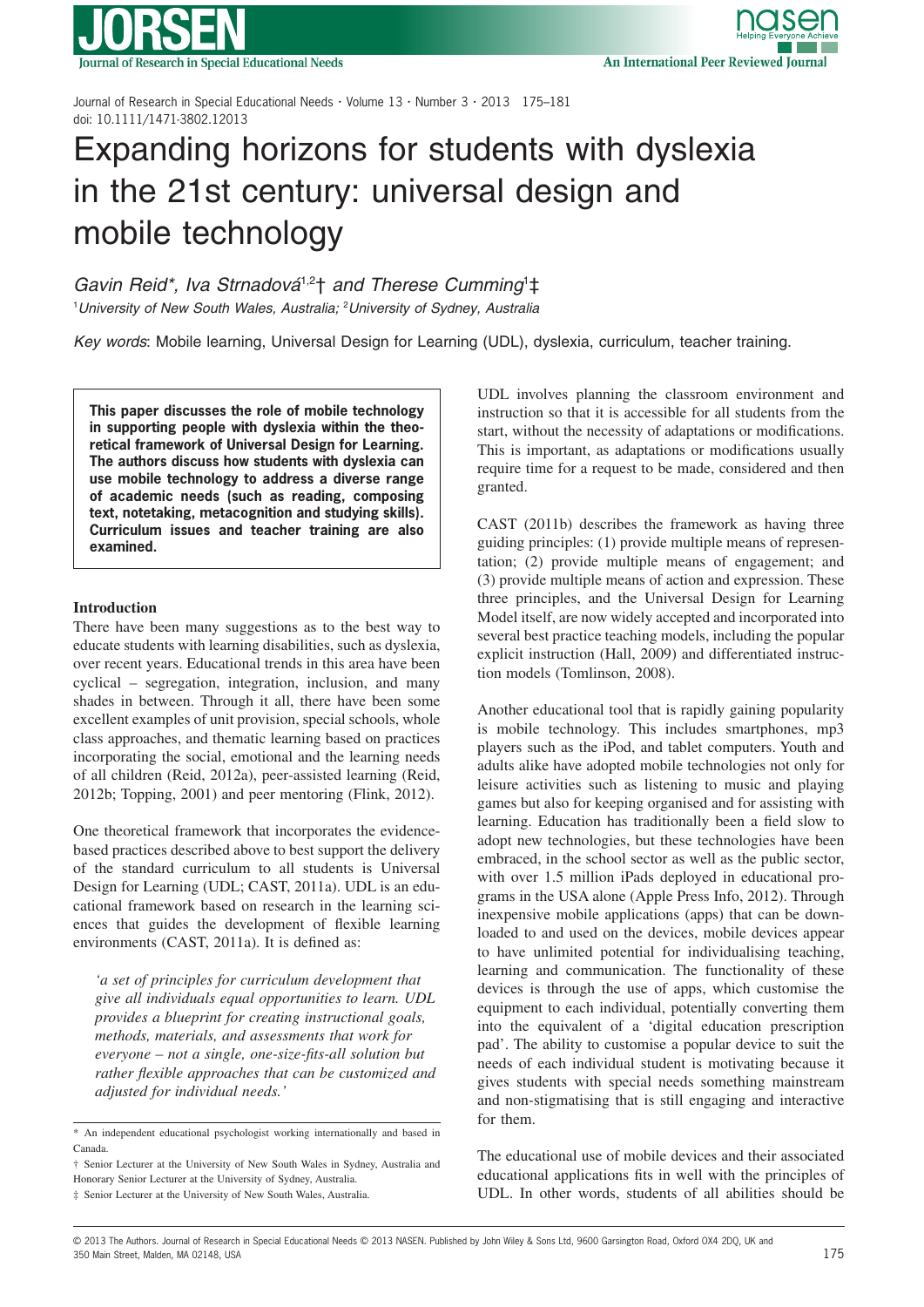given every opportunity to learn, in the style that works best for them, in both educational and community settings, and this technology is one tool that can be accessed to help accomplish this.

Classroom use of mobile technology and its associated educational applications are well suited for all three of UDL's principles. The many applications that are available for downloading on the devices give students with dyslexia the ability to be successful in inclusive settings by allowing them to have individualised technology toolkits at the fingertips. Used and customised correctly, this technology aligns well with UDL as it can provide multiple means of representation, engagement and expression, and benefits all students, allowing them to experience learning in the modalities they are strongest in. Because of its portability, the devices can be carried and used anywhere, thus strengthening the ties from school to home and the community.

Although accommodations and modifications to the environment, the curriculum, teaching and learning are commonplace in the field of special education, Edyburn (2010) discusses how optimum UDL implementation involves accessibility from the start rather than accommodation because accommodation, which is usually instigated by a request, can take time to design and implement. It may also require extra effort in the form of time and resources, or moving to a special location, which is exclusionary. Accessibility is an integral feature of UDL.

Tablet devices, such as the iPad, and their corresponding applications have the potential to increase the accessibility of educational materials, such as text, and enhance the presentation of concepts, as well as giving students a way to express themselves in different modalities. The devices are also widely recognised and used by students of all ages, making them more readily adopted by students with disabilities and their peers. Many schools are already widely employing the devices, making it a matter of just adding the right applications to make classroom instruction more accessible to all students.

# **Addressing the needs of students with dyslexia**

Learning is a dynamic process. During this process, different parts of the brain interact with the other. For example, the various parts of the brain that deal with visual/auditory/ memory/understanding/coordination may all be used simultaneously to tackle a task. Reading can be described as a holistic activity because it utilises a combination of brain activities. It is therefore a holistic activity that requires simultaneous processing of different components and a degree of task specialisation. It is often this simultaneous use of learning skills that is challenging for children with dyslexia. For that reason, tasks need to be differentiated, structured, clarified and preferably focused towards the student's stronger areas of learning.

There are different approaches to dyslexia, depending on the areas of expertise and knowledge different theoreticians might have. Thus, the most common difficulties students with dyslexia have (in writing, reading and spelling) can be understood and related to the language-related components, or the visual components or the need for rapid cognitive processing (Fawcett, 2001) The authors of this paper share the belief that dyslexia is a difference in how people process information (Reid, 2011).

Students with dyslexia learn more efficiently when material is presented visually. They can experience even more success when they have the opportunity to interact with material kinesthetically. Thus, ensuring that teaching and learning is multisensory is a crucial aspect of success for students with dyslexia (Reid, 2011). Multisensory learning involves auditory, visual, kinesthetic and tactile input, and tablet computer devices lend themselves well to all of these modes. Furthermore, the true functionality of these devices is through the ability to customise each device to its user with different applications. This again aligns with the UDL principles of providing multiple means of representation, engagement and expression.

There are innumerable applications available, and more seem to appear every day. Although many of these applications are designed to entertain, many more are designed to educate, some specifically for students with dyslexia and other disabilities. Still, others are designed to assist people in keeping their lives organised, and these may also be useful to students with dyslexia. The biggest challenge seems to lie in finding the right applications to assist a student with his/her daily and learning needs.

Assessment of the student's needs is therefore the starting point to discovering how (and if) mobile technology can benefit that individual. In the spirit of Universal Design for Learning, assessment of student needs should be a classroom practice employed with all students, to discover where each could best be supported. A range of materials should be used, and the teacher needs to be empowered to take some responsibility for the assessment process – to observe, identify, monitor and choose the appropriate applications based on a solid and sound framework. Ultimately, it is wise to remember that the technology should be adapted to the child, not the other way around.

One example of such an assessment tool is the framework developed through Dyslexia Scotland and the Scottish Government by Crombie and colleagues http://www. frameworkforinclusion.org/AssessingDyslexia/ (accessed October 2011) Defining difficulties and finding appropriate supports is a question of problem-solving. It is important to

- Discover the difficulties the learner experiences and her/his views
- Consider the views of the learner's family
- Assess barriers to the student's learning in the classroom environment and in the particular curriculum area
- Think about the requirements of the particular curriculum area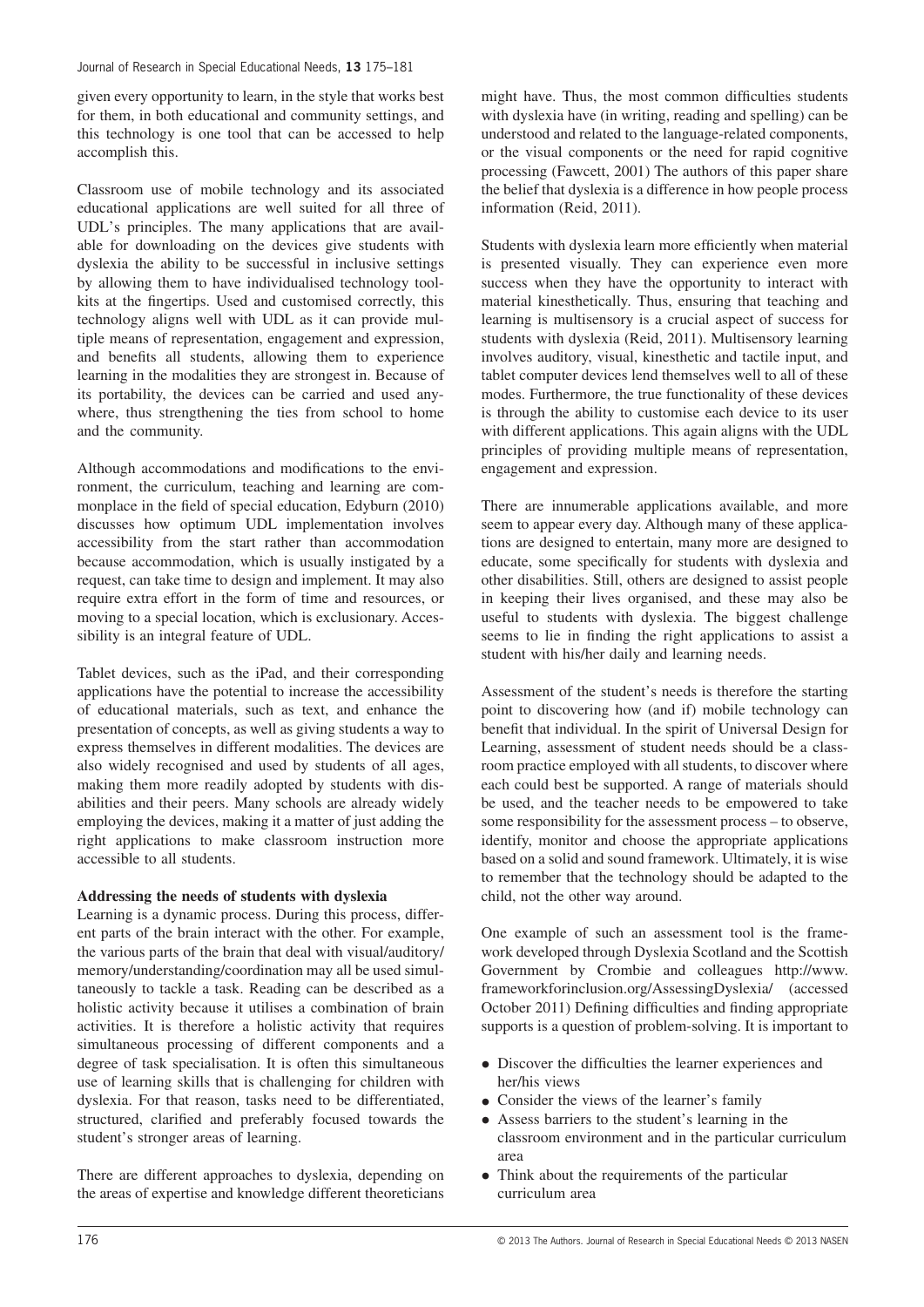• Reflect on what will best address those barriers to help the learner to achieve in the classroom (Reid and Green, 2009).

Once the student's needs are assessed, a plan can be put into place to most effectively address those needs. If this plan includes mobile technology, then decisions must be made as to how to use the technology to best support students both in and out of the classroom. Students with dyslexia will most frequently require assistance in the areas of reading, writing, spelling, and organisation. Choosing appropriate applications that fit both curricular goals and the needs of the students can be a daunting task, even for the most empowered teachers. To discover both the best applications available for specific goals and determine if they are right for individual students, it is recommended that teachers take a two-pronged approach. First, they can access information on the applications that are being used successfully by other teachers, parents and support professionals by reading their advice on various websites and blogs dedicated to using mobile technologies for students with dyslexia (see Table 1). Second, they should employ the use of an application evaluation rubric, such as the *Evaluation Rubric for Educational Apps* (Walker, 2011). This rubric purports to measure curriculum applicability, authenticity and differentiation, along with important user factors, such as friendliness and motivation.

## **Mobile technology toolkits**

As previously mentioned, one of the greatest benefits of mobile devices is their customisability. A tablet device affords students the ability to have a virtual technology toolkit at their fingertips. The following section discusses ways that this can be accomplished through the use of different applications and looks at how they can be used to support students with dyslexia in inclusive settings. The costs of these apps range from free to around \$50 AUD (i.e., 40, Eur or 30, GBP).

# *Reading*

Reading text is one of the main areas of academic difficulty for students with dyslexia. Many mobile devices also have a read-aloud function built-in as part of their accessibility package. In addition, there are a myriad of applications that can be downloaded to a mobile device to assist students to be more independent and efficient readers by reading any text inserted into the application aloud. Many, such as *Goodreader*, have additional features, such as reading pdf files and allowing the user to annotate in the documents that are downloaded. *Speak It!* allows students to hear emails and other text read aloud and also offers the function of being able to save the spoken text as audio files that can be saved and/or emailed. *Web Reader* is an app designed to read online content such as web pages or blogs aloud. *openWeb* app allows people to customise their web browser (e.g., adjusting font size and colour), using OpenDyslexic (a dyslexic-friendly font).

Talking storybooks and textbooks can assist students with learning content. There are also a large number of applications that purport to teach reading, build fluency and increase comprehension. Many of these do so in the form of reading games and are engaging and entertaining. They are too numerous to mention specific apps, and vary greatly in content and quality, so the recommendation for these tools, as with all of them, is to fit the technology to the academic and curricular needs of the student.

### *Composing text*

Dynamic word processing applications can be very useful tools for students with dyslexia, who often have difficulties composing text. *AppWriter* is an app that features text-tospeech, context-based word suggestions and optical character recognition to help with reading and writing. It also contains the *Dyslexie* font, which has shown to decrease reading errors of people with dyslexia (de Leeuw, 2010). A similar word processing app, *Textkraft English*, also functions as a dictionary, thesaurus, grammar and spell checker. It connects directly with online dictionaries and Wikipedia. Both of these apps allow students to save in other places such as *Pages* or *Dropbox*, as well as printing functionality. Giving students alternate ways to compose and present written material will provide them with more opportunities for success in language arts. These apps and others like them provide students with alternate ways to engage with writing, by assisting students with the actual writing process, not just with proofreading what they have already written. Which is the best word processing app? That depends on the needs of the individual using it, so teachers and parents are encouraged to look at several apps, use rubrics and student needs to evaluate each, then choose the one best suited for the individual student.

#### *Notetaking*

Notetaking is another area where having a toolkit can benefit students with dyslexia. There are a number of good notetaking applications, as well as applications that can also assist with writing by providing students with speech-totext tools. *iTalk* is a simple recording application that enables the student to record whatever is going on, such as a lecture or group discussion. *AudioNote* has more functionality, as it includes text notetaking that is aligned with the audio recording. Students can click on the notes s/he has taken and access the audio recording at the point in time that the notes were written. *Dragon Dictate* is a speech-to-text app that is good for memos and short notes, but background noise and variations in student voice can affect its accuracy. *Dragon Go!* allows the user to speak what s/he is looking for on the web and completes a search through sites such as *Google, Wikipedia* and *YouTube*.

#### *Organisational skills*

Staying organised is a skill that escapes many students, and one which students with dyslexia may have particular difficulty with. Organising time, planning assignments and work in general might be a challenge for students with dyslexia. *iCal* is a suitable application allowing students to keep track of time and efficiently plan activities.

Making lists is a good reminder of tasks that must be completed, but keeping the lists in a place where they are easily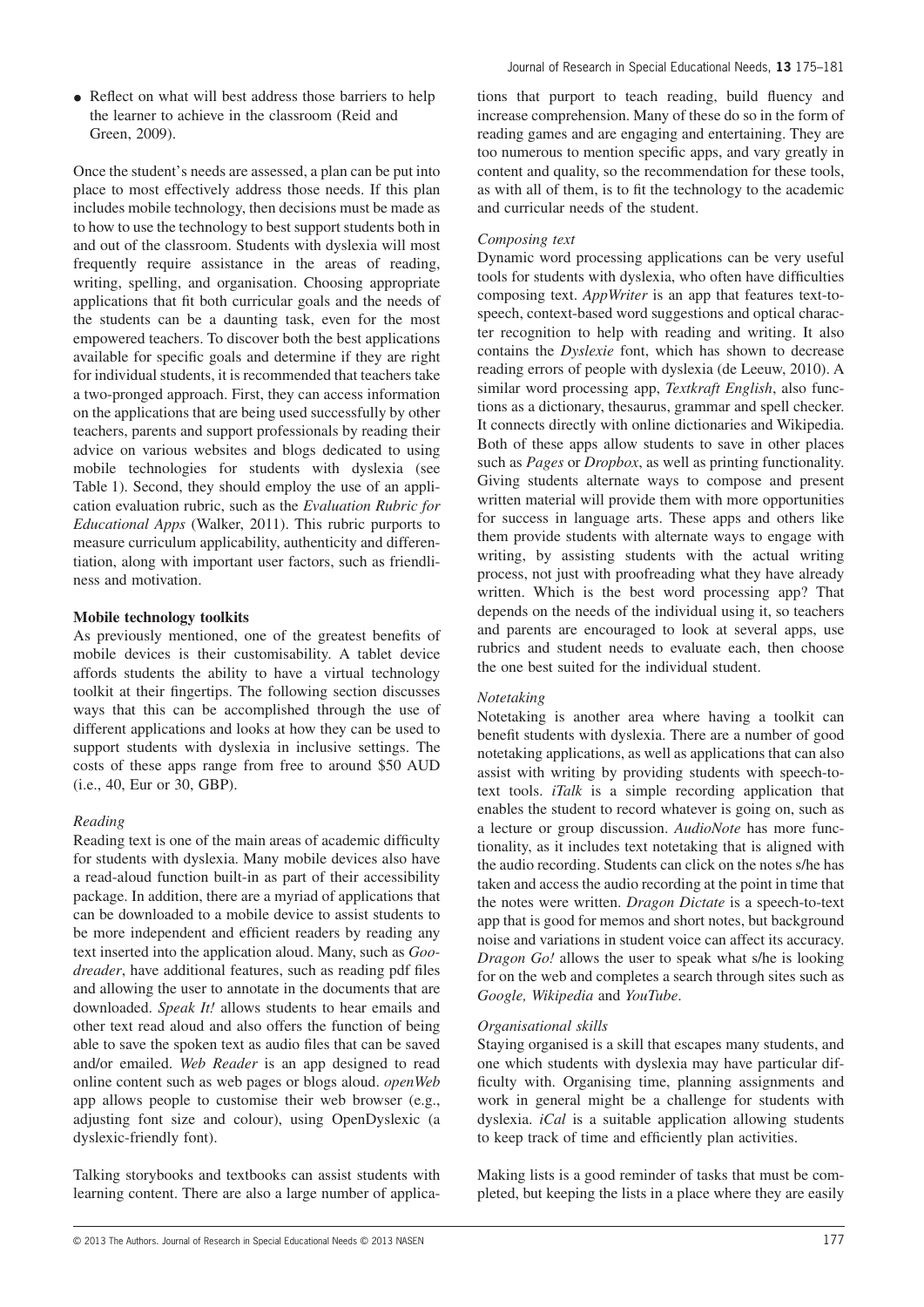|                                                  | Table 1: Electronic resources for finding applications to support students with dyslexia |                                                     |                                                       |
|--------------------------------------------------|------------------------------------------------------------------------------------------|-----------------------------------------------------|-------------------------------------------------------|
| Website URL                                      | Title                                                                                    | Author                                              | Description                                           |
| http://dyslexiahelp.umich.edu/tools/apps         | Apps for Dyslexia and Learning Disabilities                                              | University of Michigan Institute for Human          | Part of the Dyslexia Help site. Descriptions of and   |
|                                                  |                                                                                          | Adjustment                                          | links to applications to help with reading,           |
|                                                  |                                                                                          |                                                     | writing, spelling, phonics, organisation, study       |
|                                                  |                                                                                          |                                                     | skills, resource and reference and Math.              |
| http://a4cwsn.com                                | Apps for Children with Special Needs                                                     | Dr Gary Brown                                       | Information about apps and videos that                |
|                                                  |                                                                                          |                                                     | demonstrate how apps work from a user                 |
|                                                  |                                                                                          |                                                     | perspective. Also has a community of users,           |
|                                                  |                                                                                          |                                                     | blogs, reviews and a program to help children         |
|                                                  |                                                                                          |                                                     | with special needs get iPads.                         |
| http://dyslexicadvantage.com                     | Dyslexic Advantage                                                                       | Drs. Brock and Fernette Eide from the Eide          | Reviews, links and news relating to mobile            |
|                                                  |                                                                                          | Neurolearning Clinic                                | technology and dyslexia.                              |
| http://momswithapps.com                          | Moms with Apps                                                                           | Site created by four mothers interested in creating | Supports family-friendly developers seeking to        |
|                                                  |                                                                                          | educational technology for their children.          | promote quality apps for kids and families.           |
|                                                  |                                                                                          | Administered by Lorraine Akeman                     | Links to apps that they feel are worthwhile           |
| http://dyslexicbrain.com                         | Dyslexic Brain                                                                           | Goga and Antonio Farruggia-Bochnk.                  | Reviews of iPad apps useful for people with           |
|                                                  |                                                                                          |                                                     | dyslexia                                              |
| http://www.funeducationalapps.com/               | Support Dyslexia<br>Fun Educational Apps - To                                            |                                                     | Just one page of the Fun Educational Apps site.       |
| apps-to-support-dyslexia/                        |                                                                                          |                                                     | Links, descriptions and reviews of apps for           |
|                                                  |                                                                                          |                                                     | students with dyslexia.                               |
| http://www.edtech-associates.com/resources/      | EdTech Associates: Resources- Special Education                                          | EdTech Associates                                   | Links, descriptions and reviews of apps that are      |
| resources_specialed.aspx                         |                                                                                          |                                                     | useful for students with dyslexia.                    |
| http://www.spectronicsinoz.com/online/resource/  | iPads in Special<br>Spectronics Resources for                                            | Spectronics                                         | App reviews and presentations. Much of the            |
| category/ipads-in-special-education/             | Education                                                                                |                                                     | content on the site requires a premium                |
|                                                  |                                                                                          |                                                     | subscription, but there are some free resources.      |
| http://helpforstrugglingreaders.blogspot.com.au/ | Help for Struggling Readers Blogspot                                                     | Joan Brennen                                        | Lists, describes and links to Android apps for        |
| 2012/07/android-apps-for-dyslexia.html           |                                                                                          |                                                     | students with reading difficulties.                   |
| http://dyslexiauntied.blogspot.com.au/2012/10/   | Reading Disabilities: 50 Useful Apps for Students                                        | Dyslexia United                                     | Lists, describes and links to 50 iPad apps useful for |
| reading-disabilities-50-useful-apps-for.html     |                                                                                          |                                                     | students with reading disabilities.                   |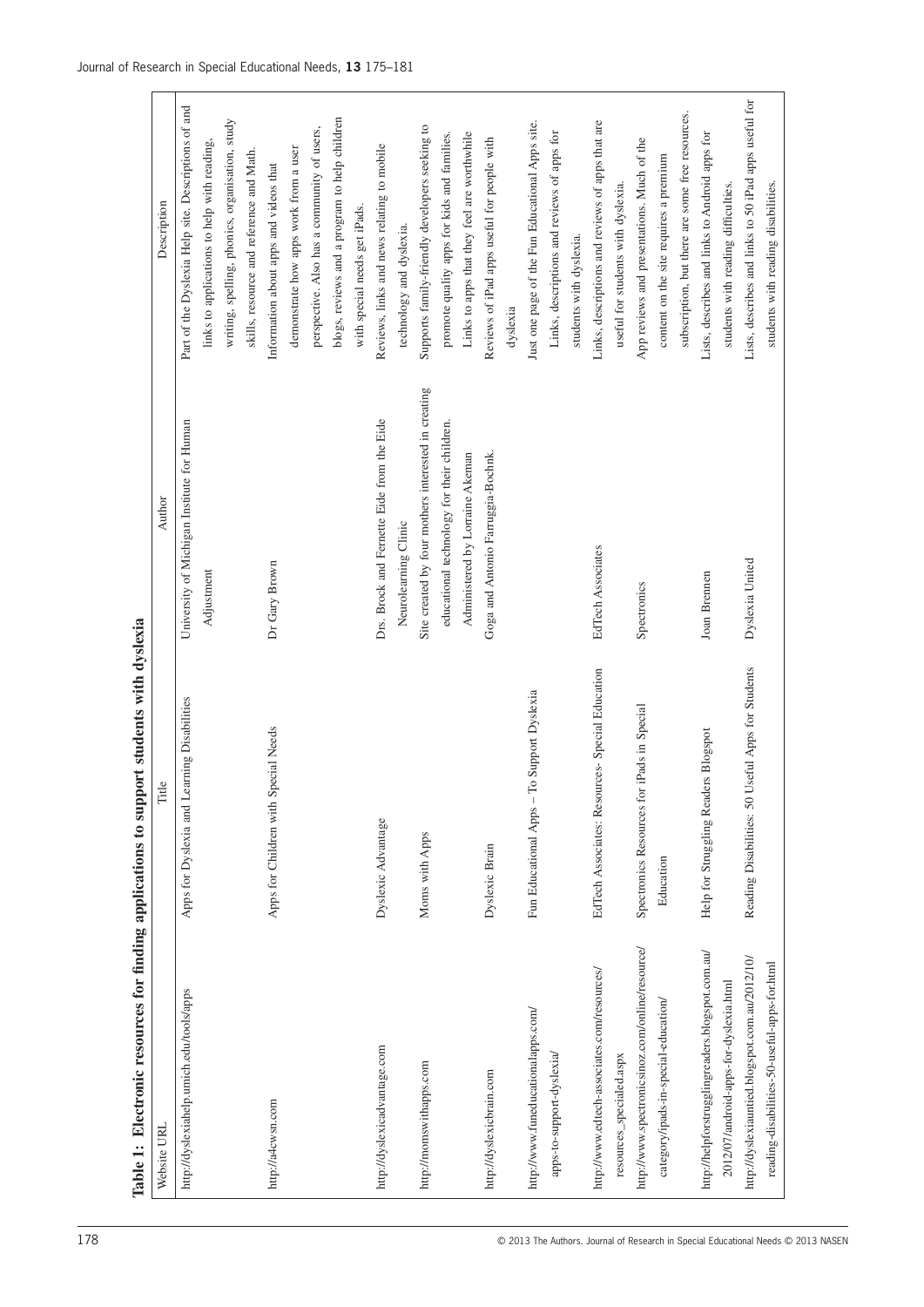accessible is another task in itself. *Chorepad*, *Checklist*, *ColorNote* and *Evernote* are applications that can be used to jot down tasks, and tick off tasks as they are completed. They each have different functionalities such as photo notes, colour coding and the ability to share the lists with groups of people, which is handy when working on group projects. *Nudge* can be set to remind the user to do something. It will keep giving push alerts until it is shut off. Other apps were designed specifically for students. *Course-Notes* allows students to organise and colour code notebooks and add teachers. Students can also add and track assignments and their deadlines. *EverStudent* synchs with *Evernote* and allows for the organisation of assignments and due dates. *HomeWork* keeps track of assignment due dates and test dates.

#### *Metacognition and studying skills*

As suggested by several authors (Reid, 2011; Tunmer and Chapman, 1996), students with dyslexia often have difficulty with the metacognitive aspects of learning. They need support to adopt appropriate learning behaviours and to learn how to learn. Some of the important questions that a student needs answer for him/herself when deciding on how to tackle a new task are: 'Have I done this before? How did I tackle it? What did I find easy? What was difficult? What did I learn? What do I have to do to accomplish this task?' (Reid, 2003) When developing these metacognitive strategies, mind-mapping tools, such as *MindNode*, *Inspiration*, *MindNotes* and *iThoughts*, might be helpful.

Studying combines all of the skills mentioned above and can be particularly difficult for some students. Mobile learning tools that can assist with this process include the apps listed above, along with electronic flashcard applications (*AnkiDroid* and *Flashcards Deluxe*) and annotation apps.

The learning success of students with dyslexia is sometimes slowed down by problems in working memory (Reid, 2003). A fun way to strengthen working and auditory memory (along with phonological awareness, processing speed, visual memory, and sequencing skills) is a game application designed for three age ranges, *Dyslexia Quest*.

For students that experience difficulty staying on task, *StayOnTask* is an electronic reminder that checks on progress at random intervals. *TimeTimer* is a visual timer that students can set for whatever interval is appropriate. These tools can help to tailor studying to each individual's pace and learning style.

#### **Curriculum issues**

Ideally, all intervention, mobile technologies included, should be integrated in some way into the curriculum. This transfer from specialised input to the main body of the curriculum is very important.

Curriculum-based intervention can present two difficulties:

• The development of strategies to help the student cope with his/her dyslexic difficulties

• The recognition of the difficulties in accessing the curriculum that can place the student with dyslexia at a disadvantage.

These difficulties can be minimised through the use of both Universal Design for Learning and individualisation of learning tools, such as mobile technology (Cumming and Strnadová, 2012).

It may only take some minor adjustments in planning and teaching to make a difference. Some traditionally effective accommodations include:

- additional time being provided to complete a task,
- printed handouts being provided,
- summaries of the work,
- students working together in small groups,
- grades and marking that show individual improvement so that it is meaningful for that individual student,
- marking and grading that is constructive, and
- work judged for content not spelling.

The authors contend that mobile technology allows for easier delivery of the provisions above while also encouraging students to be more independent and confident in their learning. A tablet device has the capability of storing any printed material the student needs, as well as presenting that material in different colours, fonts and sizes. The portability of the technology allows for students to work independently or collaboratively, wherever and whenever they wish.

#### **Teacher training**

Much of the success of both Universal Design for Learning and educational technology implementation rests on the level of training and how prepared teachers and schools are for the challenges that may arise during planning and implementation. When implementing any educational intervention, it is essential to establish communication with everyone working with the student as well as the parents or guardians. This is especially important when implementing educational or assistive technology, as the student should have effective tools available in all settings. A strong learning team that communicates and provides regular feedback will aid in the student's success at school and at home. Following are some ideas that will help in maintaining a strong communication triangle between home, teacher and teaching assistant (communication with other learning support people who work with the student may be necessary and should also be encouraged):

- establish a common goal
- create a team
- build bridges between school and home
	- o offer training for parents in the technology their children are using
	- o sponsor regular parent technology nights where parents can share with and support each other
	- o ask for regular feedback from students, teacher and parents/guardians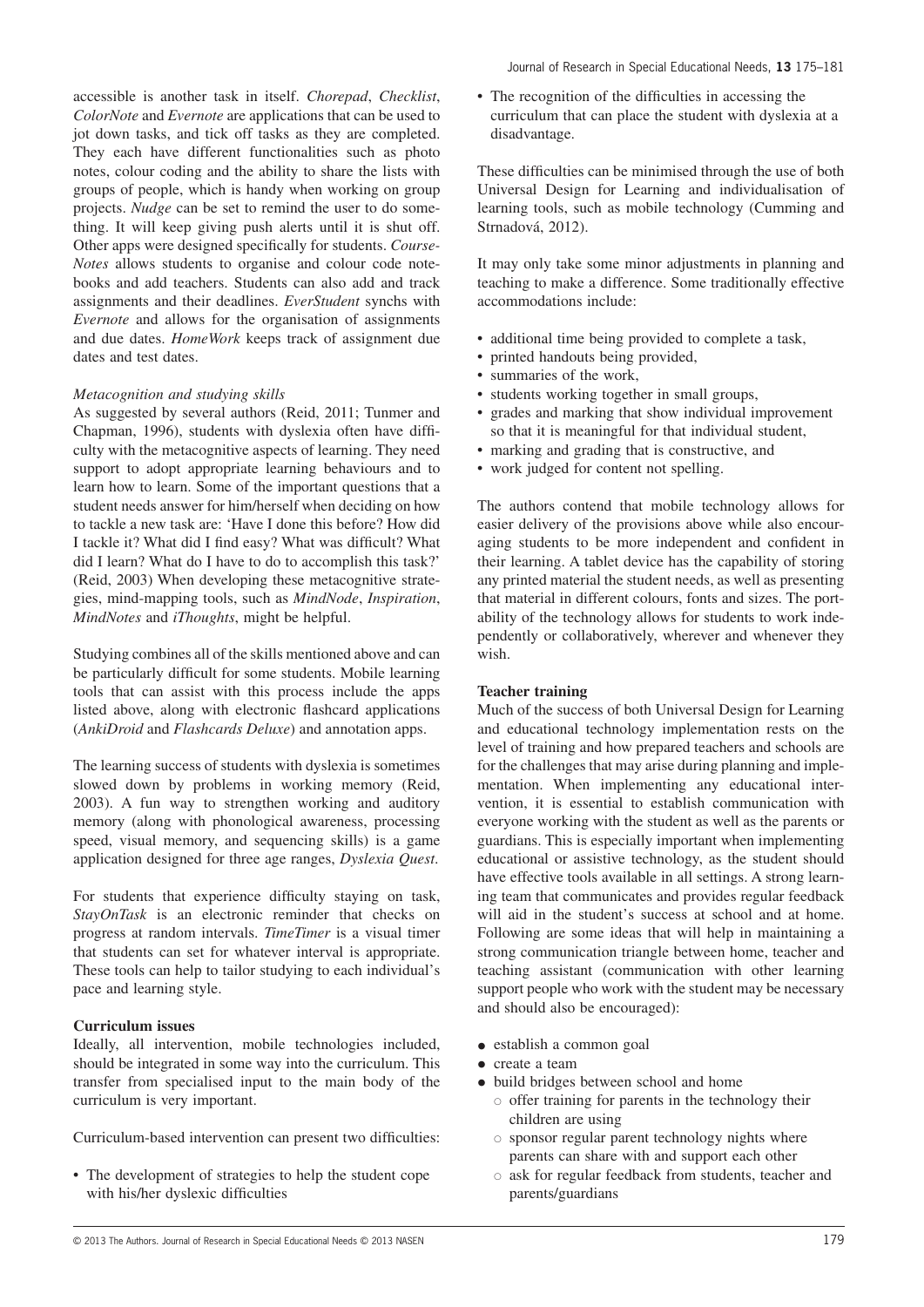- o use a notebook (paper or electronic) between home and school to keep a log and encourage communication
- use email to discuss any issues that may arise and include everyone on the child's learning team
- schedule regular meetings to discuss progress, goals, individual education plan, strategies, learning style and behaviour
- ensure that parents have confidence in the school by actively pursuing dyslexia-friendly policies and practices.

# **Conclusions**

One of the key issues in relation to successful outcomes in school concerns the notion of responsibility. It is important to ensure that the needs of students with dyslexia are met and that all members of staff become fully involved.

School management need to ensure that:

- The ethos of the school is supportive. The philosophy of the school together with attitudes and actions are known to all staff including part-time support and other staff.
- All staff should be encouraged to acknowledge that with effective differentiation the curriculum can be accessed by students with dyslexia.
- All teaching staff need to be supported to utilise some of the suggestions shown above in relation to applying Universal Design for Learning and to using mobile technology effectively.
- Parents need to be considered. Parents are a very rich support of information and assistance, and it is important that collaboration between home and school is ongoing. When using mobile technology, parents need to be informed about what apps can support their child in learning and in everyday life. They might also need training and support in this area.

It is important that these issues are fully addressed in order that the student with dyslexia can achieve some success in different subject areas. Teaching and learning should be planned together. This implies that knowledge of teaching strategies and the learner's individual strengths and difficulties and learning style are necessary in order for planning and presentation of learning to be effective.

In the title of this paper, the authors posed a question whether dyslexia, Universal Design for Learning and mobile technology present a winning combination for a student. It is generally acknowledged that there is no 'offthe-shelf' answer to dyslexia. There are many key factors that play a role in supporting students with dyslexia. These include the curriculum; the task; the level and scope for implementing differentiation; knowledge of the students individual learning style; the availability of a comprehensive and contextualised assessment at the outset of intervention; the presence of coordinated planning; a recognition by school management of the needs of teachers in supporting

students with dyslexia; and opportunities for appropriate and practical training for the whole school staff.

Although applications for mobile technologies can assist students with dyslexia with general self-confidence and specific skills such as reading, writing, spelling and organisation, they do not replace the traditional teaching and learning strategies that have a strong evidence base to support them.

The term inclusion implies that the needs of all children should be met within the mainstream school. In order for children with difficulties such as dyslexia to have their needs fully met in mainstream school, there is a need for all teachers to be at least familiar with a range of the intervention approaches and resources for dyslexia, including opportunities for students provided by mobile technology. Thus, professional development in this area, even more crucial in this digital age, needs to become an integral part of both pre-service and in-service teachers' training.

*Address for correspondence* Gavin Reid, Red Rose School, 28-30 North Promenade St Annes on Sea, Lancashire FY8 2NQ, UK Email: gavinreid66@googlemail.com.

# **References**

- Apple Press Info (2012, January 19). 'Apple reinvents textbooks with iBooks 2 for iPad [Press Release].' <http://www.apple.com/pr/library/2012/01/19Apple-Reinvents-Textbooks-with-iBooks-2-for-iPad.html> (accessed 3 April 2012).
- CAST (2011a) 'About UDL.' <http://www.cast.org/udl/ index.html> (accessed 13 December 2012).
- CAST (2011b) *Universal Design for Learning Guidelines – Version 2.0*. Wakefield, MA: Author. <http://www. udlcenter.org/aboutudl/udlguidelines/downloads> (accessed 2 January 2013).
- Cumming, T. & Strnadová, I. (2012) 'The iPad as a pedagogical tool in special education: promises and possibilities.' *Special Education Perspectives*, 21 (1), pp. 34–46.
- Dyslexia Scotland (2011) *The Assessment Toolkit*, Dyslexia Scotland, Stirling, Scotland, UK.
- Edyburn, D. L. (2010) 'Would you recognize universal design for learning if you saw it? Ten propositions for new directions for the second decade of UDL.' *Learning Disability Quarterly*, 33 (1), pp. 33–41.
- Fawcett, A. (ed.) (2001) *Theory and Good Practice*. Philadelphia, PA: Whurr.
- Flink, D. (2012) 'Project eye to eye presentation at Speaking of Kids Conference, Killarney Secondary School in Vancouver. October 19, 2012 Canada,